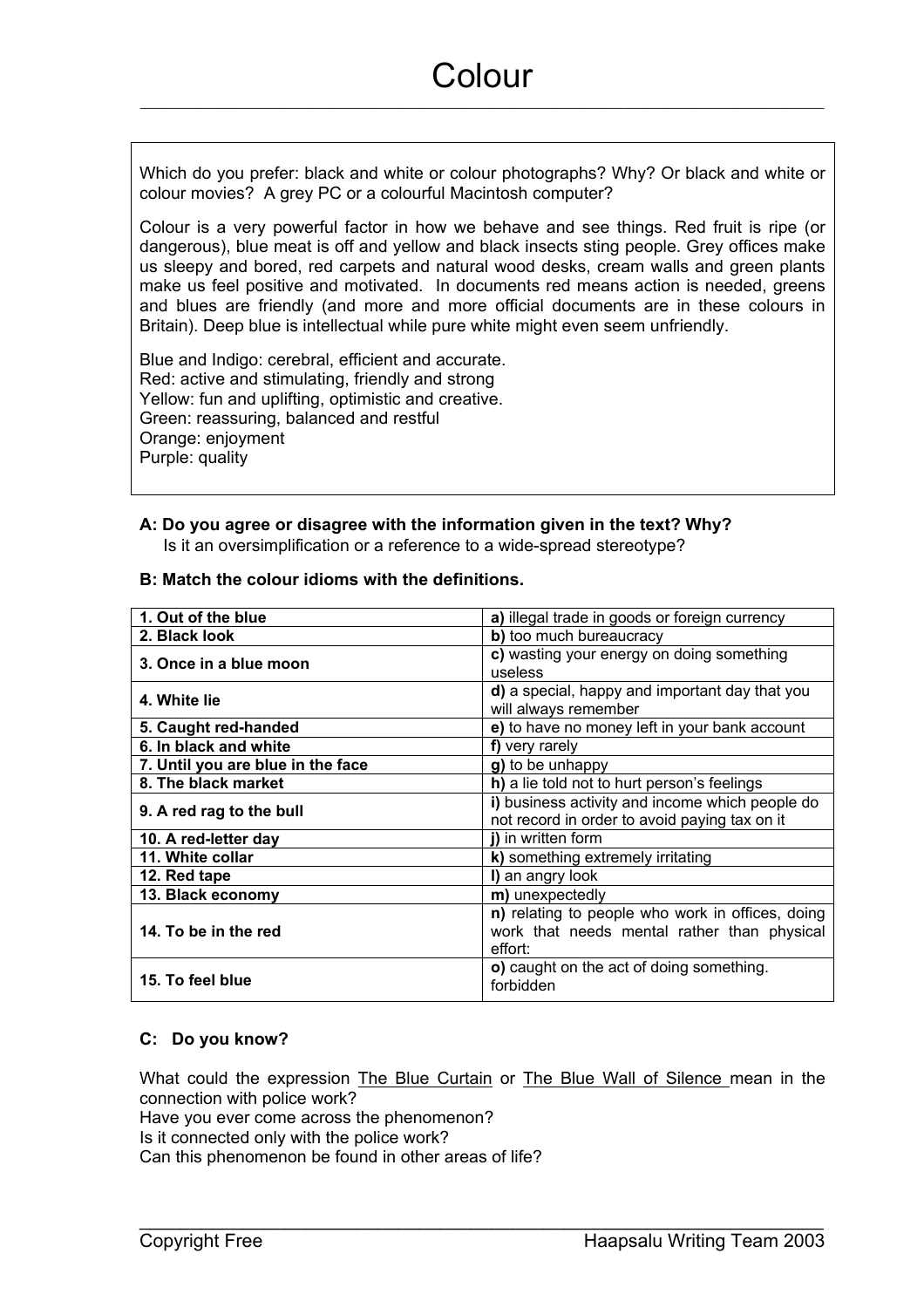# **Teacher's notes**

### **Procedure:**

- 1. To create the right atmosphere for the class the teacher could switch on a nice and calming piece of music. While the music is playing the teacher should fix clouds of different colours to the wall.
- 2. Possible questions to lead into the topic:

What do you usually do when you are exhausted/irritated/calm/... What colours surround you in your everyday life? Give three examples of colours arousing different emotions in you? What colour car do you drive? What colour clothes do you prefer?

Don't allow students to copy their peers choices- encourage creativity!

- 3. Students read the text.
- 4. Task A -Open answers
- 5. Task B Matching exercise Key

**Out of the blue** –unexpectedly **Black look**- an angry look **Once in a blue moon**- very rarely **White lie –** a lie told not to hurt person's feelings **Caught red-handed-** caught on the act of doing something forbidden **In black and white –** in a written form **Until you are blue in the face-** wasting your energy on doing something useless **The black market-** illegal trade in goods or foreign currency **A red rag to the bull-** something extremely irritating **A red-letter day-** a special, happy and important day that you will always remember White collar- relating to people who work in offices, doing work that needs mental rather than physical effort: **Red tape-** too much bureaucracy **Black economy** - business activity and income which people do not record in order to avoid paying tax on it **To be in the red** –to have no money left in your bank account **To feel blue-** to be unhappy

6. Task C

The expression The Blue Curtain or The Blue Wall of Silence is used to describe the situation in which the police officers only trust other police officers and do not aid in the investigation of wrongdoing by other officers.

7. Pair work

Every student is given a card with a noun or a colour on it. The sts have to find another part of the expression moving around in the classroom. The T should check the results until they are in proper pairs. They have to explain the expression they have got and use it in their own professional context.

 $\_$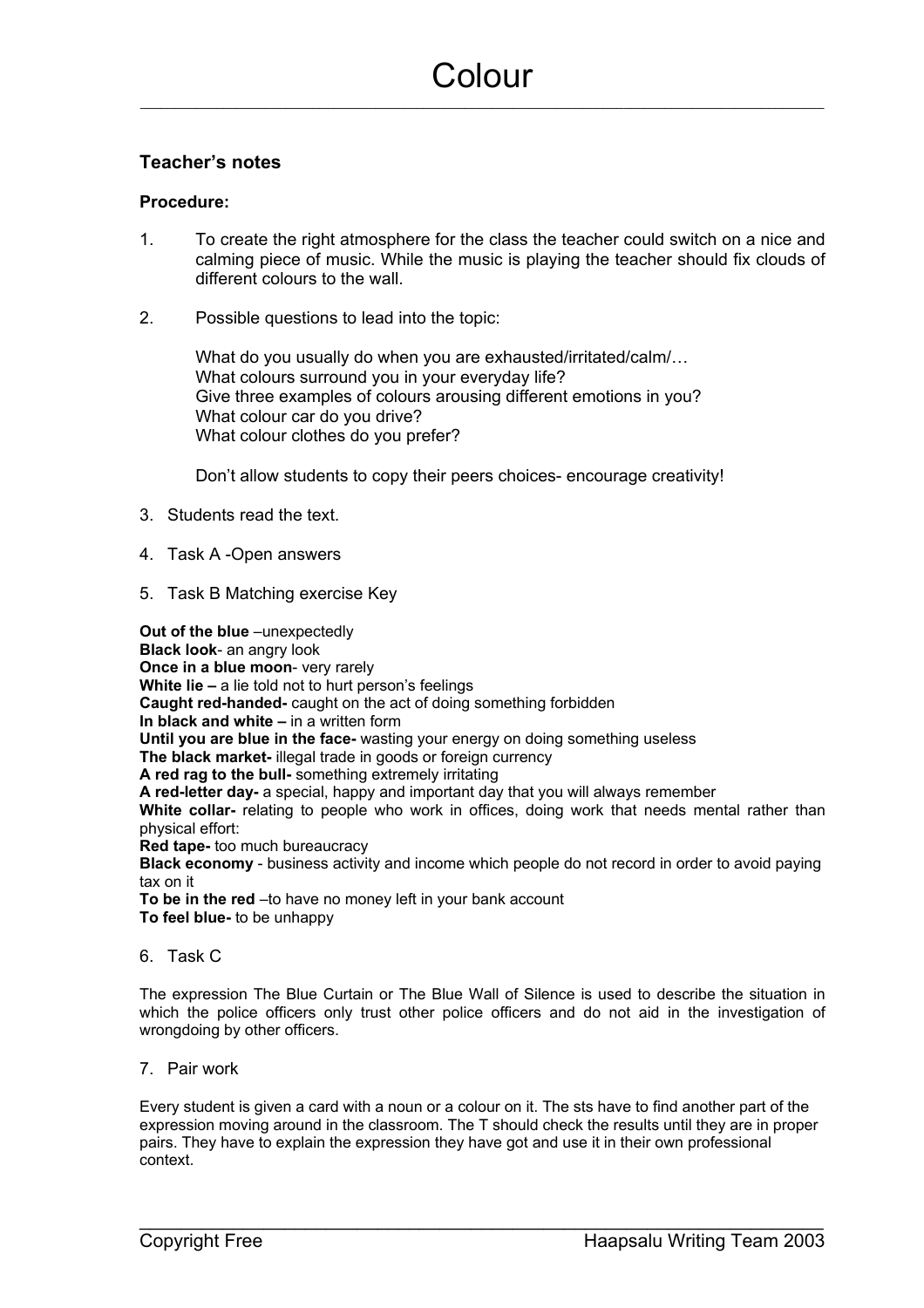## **Key**

**red carpet**: meeting important people **green light:** a permission to do something **yellow card**: warning in football **silver lining:** pleasant aspect of something something unpleasant **ivory tower:** without connection to real life **black sheep**: someone in your family who is not respectable

### **Alternative:**

Every pair can be given a set of cards. After matching them successfully every pair chooses one expression to fulfil the following task.

8. Follow-up or homework activities (oral or written)

You know the expression " I feel blue", meaning " I am in a sSad mood or unhappy" or "think in black and white" meaning "having a simplified outlook, concentrating on good and bad only, ignoring half-tones". As we all know mood will always affect our judgement and behaviour. Why shouldn't we (especially the police) allow this to happen?

Think of examples from your (professional) life, when not managing your feelings resulted in a failure.

What should one do not to repeat the mistake?

Discuss these ideas with your partner and make notes for writing an essay.

9. Additional possible task

Find any colour horoscope. Compare the information it gives (about you and the characters of the people you know very well) with the situation in real life.